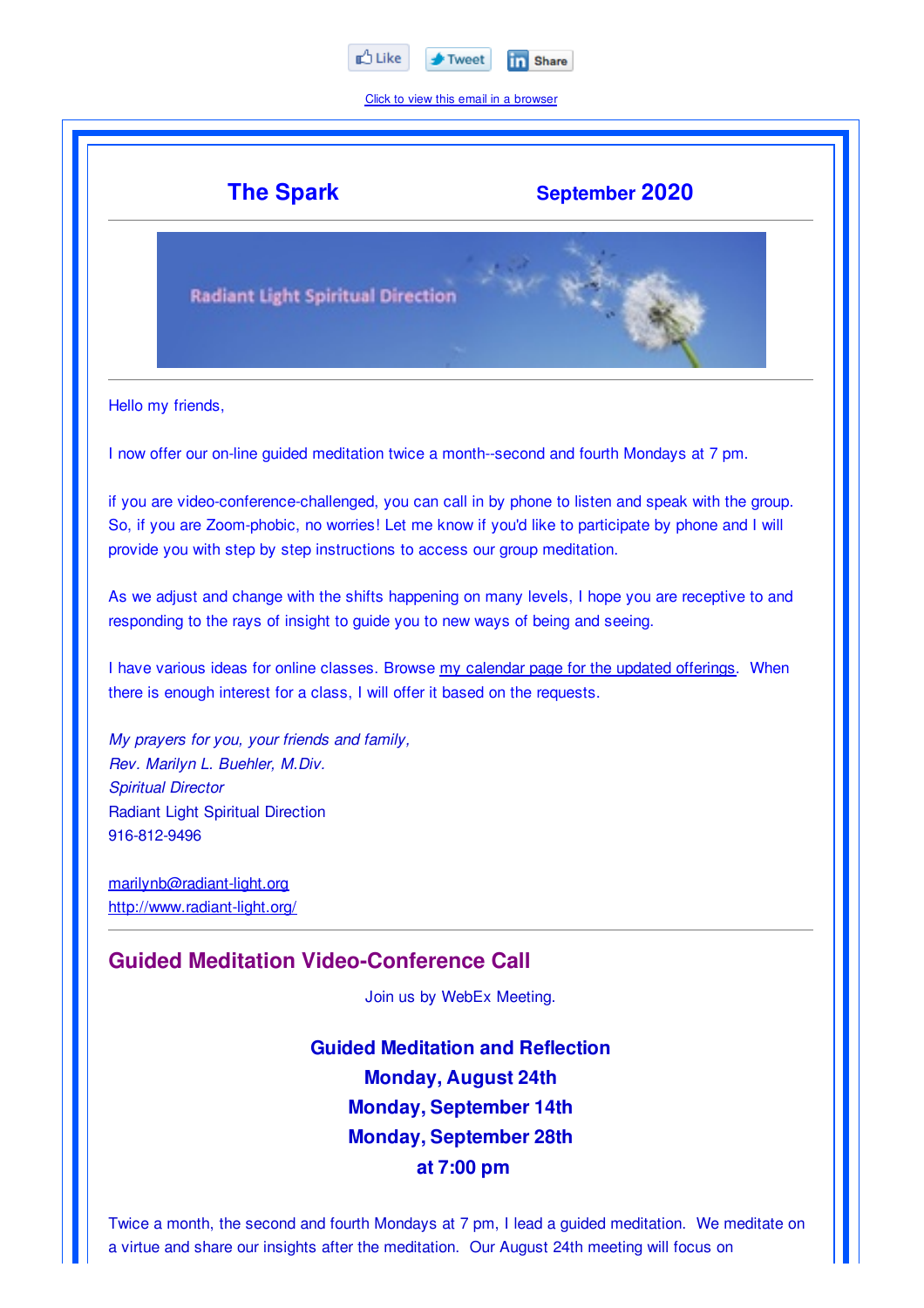

Please email me at marilynb@radiant-light.org to receive the WebEx Meetings' link and login instructions. You can also phone in to the meeting to listen and speak with the group.

## **Ponder This**

## **Contemplative Consciousness in an Age of Pandemic**

In June, the Bread of Life Center sponsored a workshop on "Contemplative Consciousness in an Age of Pandemic". The Bread of Life web page includes the workshop video, resources and handouts to read and reflect on. These are provided freely to the community, so consider donating to Bread of Life to allow them to continue to provide content like this.

## **Earth Wellness**

Did you know that the Sacramento Municipal Utility District (SMUD) offers free shade trees? Check out the SMUD Sacramento Shade web page to learn more. The Sacramento Shade program offers up to 10 free trees per customer and over 30 varieties to choose from.

Trees provide shade to naturally cool our homes and beautify our neighborhoods. Trees produce oxygen to clean the air and store carbon. Plant a tree to help Mother Earth!

## **Spiritual Direction by Zoom**

Spiritual direction is an opportunity to explore your inner life, and to foster your response to the wee, small voice within.